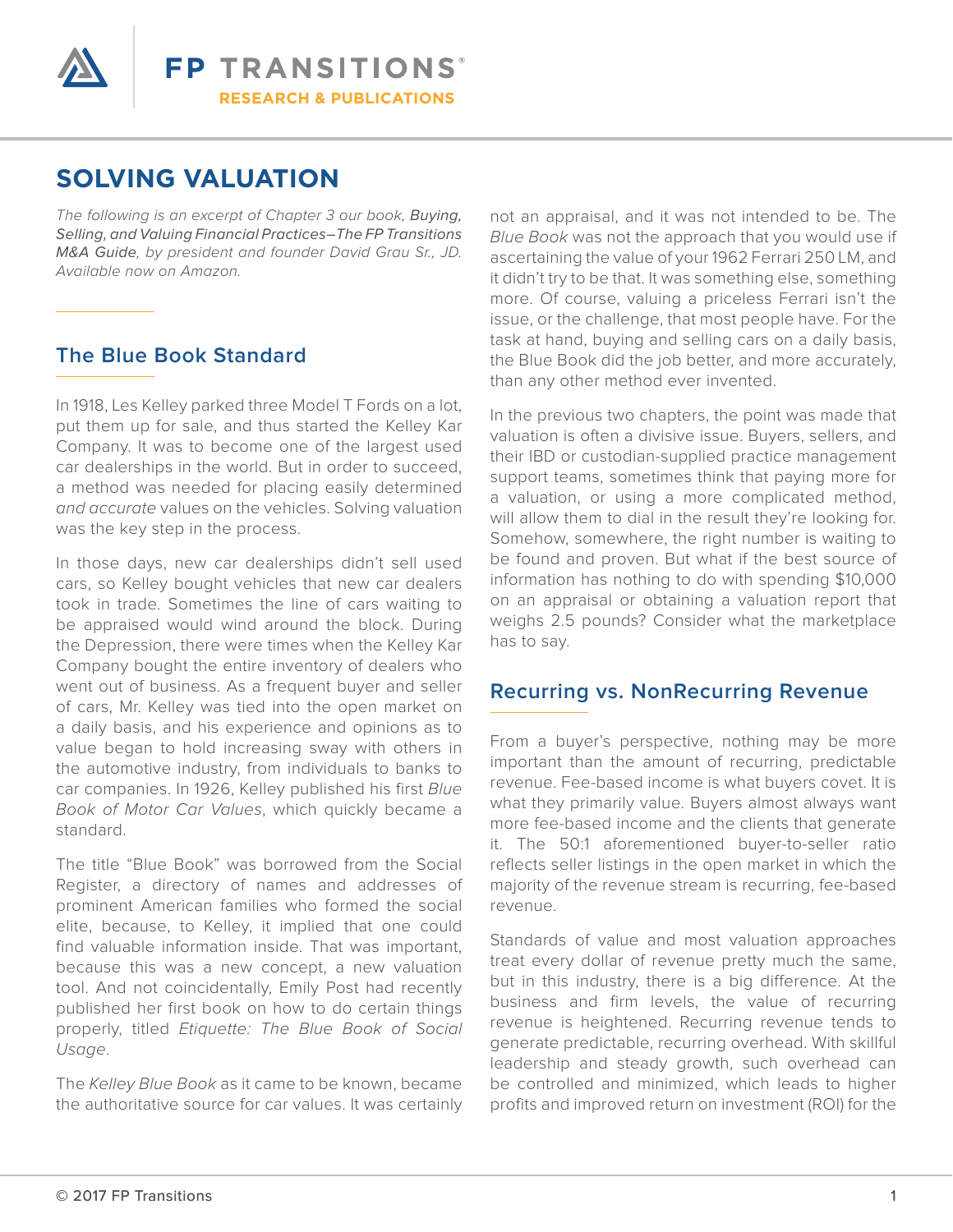founder and the next-generation owners who choose to build on top of the existing model. For businesses and firms, acquiring recurring revenue is a matter of building durability and long-term value. For book builders and practice owners, recurring revenue is a matter of convenience and predictability. Many times, for these two ownership levels, acquiring another book actually substitutes for a formal marketing plan.

Recurring revenue in the financial services industry is generally earned by applying a charge to assets under management (AUM), or trails derived through the sale of annuities, mutual funds, or insurance products. Transactional-based or nonrecurring revenue is generally earned from onetime transactions or a commission payment. From a valuation perspective and within the Comprehensive Valuation Report, these revenue categories form an important starting point for determining value. Regulatory changes may serve to further underscore the differences in revenue streams and their value to prospective buyers.

Since value is largely based on the assumption of a continuing stream of revenue into the future, it is important that the valuation analysis takes into account what proportion of the revenue is recurring versus transaction-based. Simply stated, recurring revenue is one of the single most important determinants of value of a financial services or advisory model. While the assessments used in the CVR are applied to both recurring and nonrecurring revenue, significantly more weight is usually placed on the recurring revenue component.

Transactional revenue is more elusive and difficult to predict, and while it may be *worth less* rarely is it *worthless*. Transactional revenue can have value to a buyer, but it is essential to be able to show the propensity for additional revenue. In other words, if not recurring revenue, at least predictable revenue. Factors like the practice's historical revenue growth, length of surrender periods, and quality and depth of the relationships are instrumental in assessing the potential from transactional revenue. Insurance-based books and practices are assessed differently from a fee-based model for exactly these reasons.

The takeaway is this: If you want to maximize value, focus on generating recurring revenue. Every dollar of recurring revenue is worth approximately two to three times as much as every dollar of nonrecurring revenue. If your income model falls somewhere in between, predictability and reliability is valuable if you can demonstrate it over time and deliver it to a new owner. If you own a book, a practice, or a business, think like a buyer and evaluate what you are building based on the three indexes of value: *transition risk, cash flow quality,*  and *marketplace demand*. How do you measure up?

#### **Assessing Transition Risk**

Transition risk reflects the issue of transferability and retention of the client base post-closing. This is what keeps buyers and sellers up at night. Are the clients and the associated revenue stream transferable?

FP Transitions' Comprehensive Valuation Report assesses transition risk separately from cash flow quality. Transition risk is defined as the risk associated with transferring the clients, and hence the revenue stream, to a new owner or successor. Assessments are made based on actual experience as reflected in our comparable transaction database. Based on a given fact pattern and ownership level, it is now possible to estimate the risk in transferring a given set of client relationships.

To be fair, the issue of transition risk can be accounted for in the income approach/discounted cash flow method, but most advisors never see this issue in terms of the specific assessments or a specific adjustment. The CVR allows an advisor to understand the logic and adjustments for assessing transition risk, the transferability of the client base, in plain English. Advisors need to know.

A number of factors, in addition to those listed earlier, are involved in accurately assessing transition risk, including:

- *The tenure of the book, practice, or business*
- *The willingness/ability of the departing advisor to offer post-closing assistance*
- *The use of noncompete/nonsolicitation agreements for nonowner advisors*
- *Continuation with the same broker-dealer/ custodian post-closing*
- *Client affluence level*
- *Client demographics*
- *Branding (personal versus corporate)*

On average, experience dictates that in a wellstructured, well-documented transaction at the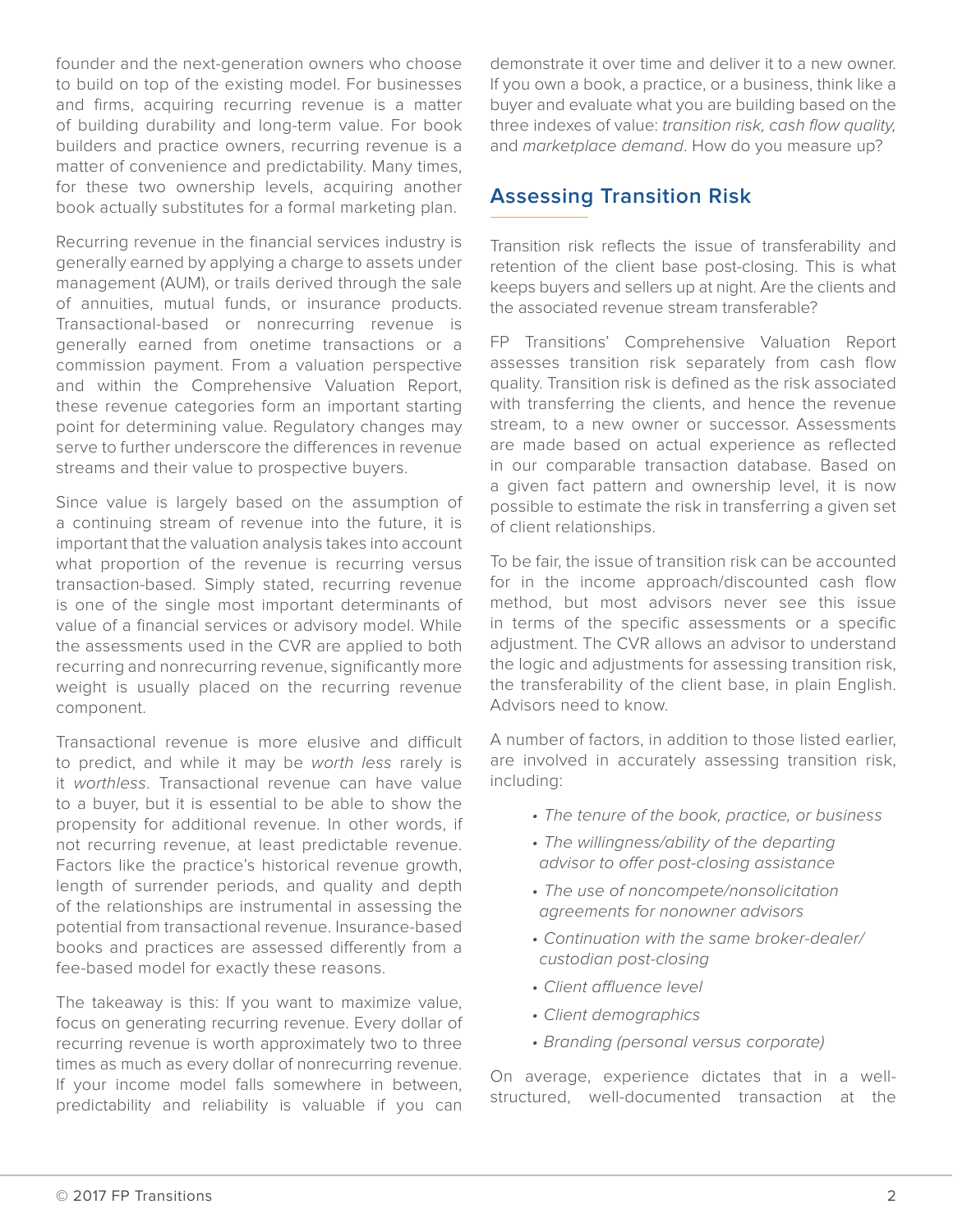practice level of ownership, the level of transition risk is around 5% to 10%, meaning that 90% to 95% of the clients and revenue should make the transition to the new owner and remain in place at least one year post-closing. Transition risk is typically higher for a book, and lower for a business, using practices as the measuring point.

In general, the longer the client has been with a given independent practice or business, the less likely it is that the client will leave following an ownership transition without significant cause. Long-term clients are much more likely to stay through an ownership transition (whether to a third party or internally to other partners, managers, or employees). This is particularly true if the assistance of the departing owner has been structured into the transaction or is part of an internal succession plan. This is a case of inertia working to the advantage of the transition.

A corollary factor for determining transition risk is the tenure of the financial advisory practice or business itself. The longer and better established the enterprise, the less likely the clients are to leave in the event of an ownership transition. A number of reasons may be attributed to this observation. In longer-tenured models, the clients may associate the services more with the practice or business and less with any one individual, thereby making a change in ownership easier and more natural. Longer-tenured firms also have acquired a marketplace reputation and position (often referred to as "goodwill") that carries through in the event of a well-structured and professionally executed transaction.

The degree that technology is used and maintained in the office also factors into transition risk, one important reason why this element is carefully tracked in our benchmarking studies. In models where there is a high technology level, and where owners have invested the time, money, and resources into this component, the common result is that client contacts and tracking are more automated and in many cases more systematic as well. In these models, the transfer of ownership often experiences less disruption than when the contact, processing, and systems are not as highly automated. To the extent that technology produces a paperless or very efficient office structure, value is also positively impacted, reflected in part by much higher buyer demand.

Other factors that contribute to the transition risk assessment include the owner's willingness to grant noncompetition / nonsolicitation / no-service agreements upon their retirement or exit, and having similar restrictive covenants in place with licensed employees. Consider this issue carefully, especially if you are a potential seller and have surrounded yourself with "book builders" or independent contractors paid on a revenue-sharing arrangement.

## **Measuring Cash Flow Quality**

The factors used to assess the cash flow quality index focus on the strength and durability of the revenue stream and include:

- *Client demographics*
- *Asset concentration*
- *Revenue growth, separate and apart from new client growth*
- *Expenses*
- *Referral channels/referral fees*
- *Business niche*

In assessing client demographics, it is statistically desirable from a value or equity standpoint to have the largest proportion of the client base in the 50 to 70 years of age bracket, while at the same time not having a large percentage of clients in the above-70 years or older age group. This is a recurring trait that we observe in the largest and most valuable businesses and firms. The 50-to-70 years of age demographic is desirable because this group, in general, is not only at the top of their earning cycle, but also is at the top of the saving cycle as well. "Event drawdowns," such as purchasing a home, paying for college tuition, or making business investments, are less frequent in this age group, while the urgency of saving as retirement approaches becomes more salient.

The demographics of those clients in the 30 to 50 years of age bracket are also important, contributing to a developing revenue base. In our benchmarking studies, this age group does not represent the majority or largest group of clients, at least in the most valuable models. The demographic group represented by those clients 70 years of age and older is often the wealthiest segment in a financial services practice or business. This group, however, is a less stable and less predictable source of longterm revenue because they are subject to event drawdowns for trust disbursements, gifting, living expenses, health issues, and, of course, mortality. In practices where the majority of the clients fall into the 70-plus age group, the result would be a lower cash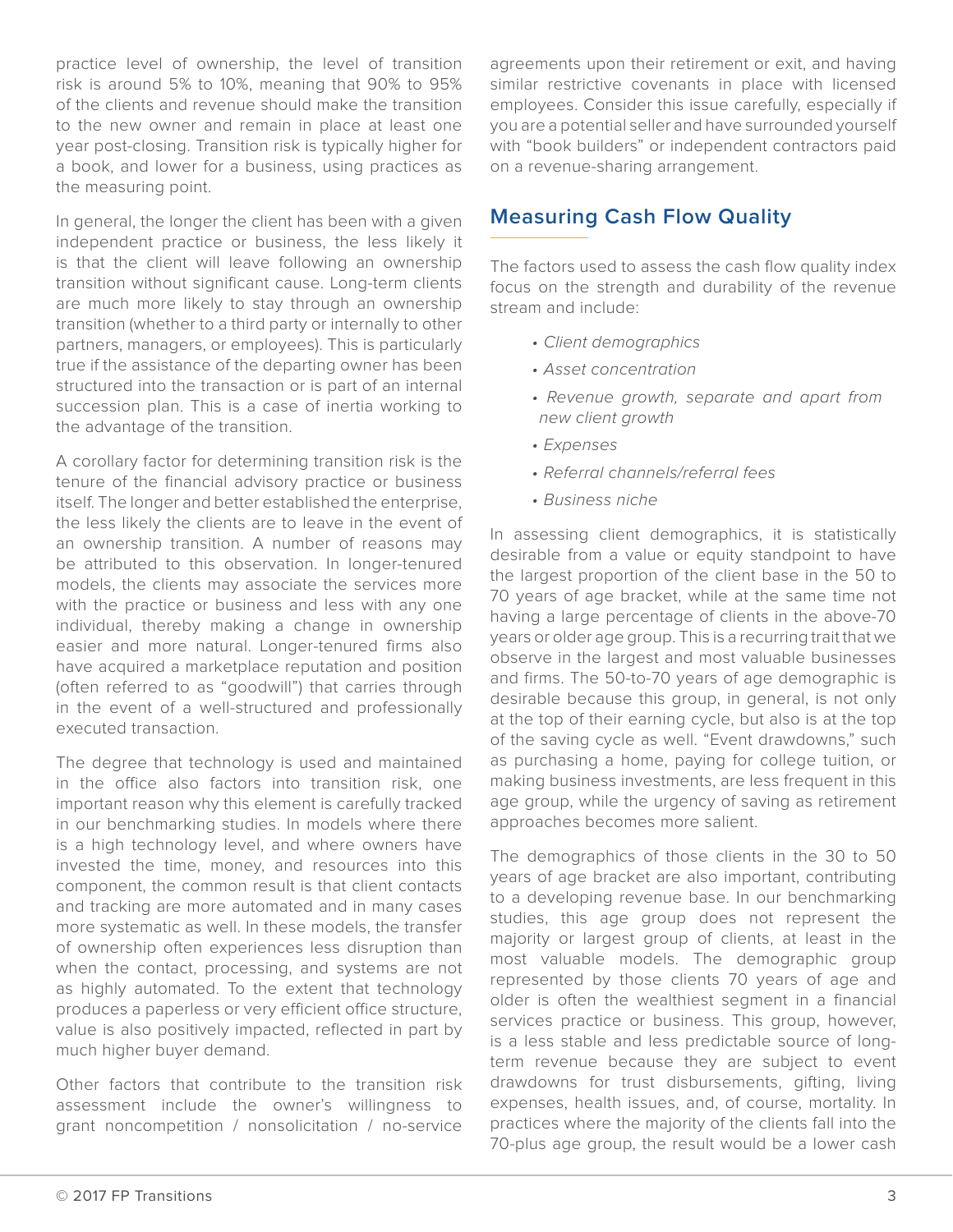flow quality rating, and, depending on other related factors, usually a lower value. Understanding these value drivers and knowing where you stand years ahead of time, is important and another reason for using a formal valuation as a management tool on a regular basis.

Asset concentration is another consideration in calculating the cash flow quality rating; it is measured by assessing the total percentage of assets under management owned by the largest top 10% of a practice's clients (ranked in order of fees paid). Most practices and businesses have at least some level of asset concentration.

*Revenue growth* and *net new client growth* are significant contributing factors to cash flow quality as well and are measured separately. In FP Transitions's analysis, average annual revenue growth over the 2005–2014 period was 12% (measured in at least five-five-year increments), with the middle 50% of the distribution curve growing by between 5% and 16% annually. The rate of revenue growth, however, is strongly influenced by market performance and therefore, by itself, is not a reliable indicator of the long-term strength of the cash flow. Net *new client growth* on the other hand, provides an excellent proxy for determining the future growth potential of the practice, as well as helping to determine the quality and strength of the referral channels and the client development systems that the practice has in place.

In the end, it is cash flow quality that captures a buyer's interest. As such, this should be the starting point for every prospective seller thinking about an exit plan, a succession plan, and/or a continuity plan. Advisors often think about having a formal valuation performed and wonder why they need to know their "exact" value. In fact, most advisors don't need to know their value at first—they need to know what drives and detracts from their value while there is still time to implement changes and improvements.

## **The Profitability Issue**

There is an argument that pervades the M&A process in this industry that profitability is what defines "real value." The idea is that actual profits, or "normalized earnings" is the starting point from which value is, or should be, professionally determined. Even in the most simplistic sense, buyers attempt to use a multiple of earnings, arguing that a multiple of revenue is somehow unsophisticated in comparison. This brings us to the profitability issue, something yet again unique to the independent financial services industry and the valuation process, at least in terms of how the issue is created and resolved.

Most independent advisors make a good living, often a very good living. But there is a difference between cash flow and profitability, even if the former is \$500,000 a year. Profitability, as first explored early in Chapter One, is a key issue in discerning who owns what, and helps to explain why only about 5% of independent advisors own a sustainable business or firm. Actual profits matter—just ask your investors, or the lack thereof.

Every year, we have the opportunity to examine more than a thousand jobs/books, practices, businesses, and firms, collectively, from a financial statement perspective. Nine out of 10 are not profitable literally, nothing, or next to nothing, makes it to the actual bottom line. However, most of these owners are indeed prosperous at least in terms of the money they take home as their reward every month. Their practice models certainly could be profitable, but they have set up an organization and compensation structure (sometimes an entity structure as well in the case of a C corporation) that is simply not focused on generating profits. Frankly, in a one-owner model where everything not spent on overhead gets taken home anyway, what does it matter?

In the typical one-owner S corporations or LLCs, as well as the sole proprietorships, profits are almost an afterthought regardless of how many additional advisors are in the office. The singular focus is on topline cash flow, anchored by lofty production goals. The logic is that the best way to get every producer or advisor to think like an owner (without making them an equity partner) is to treat them like one. Said another way, the path to achieving double-digit growth rates year after year is to tie every advisor's compensation directly to their production, easily achieved with a revenue sharing arrangement or very large bonuses tied to production. This is part of the legacy of 50+ years of wirehouse compensation models.

Businesses have a compensation system that supports not only top-line revenue growth, but also bottom line profitability. Balancing the two aspects is challenging, but it is necessary if the goal is to build sustainability because next-generation advisors can't invest in compensation. Younger advisors typically do not need to buy stock in the S corporation (or LLC)